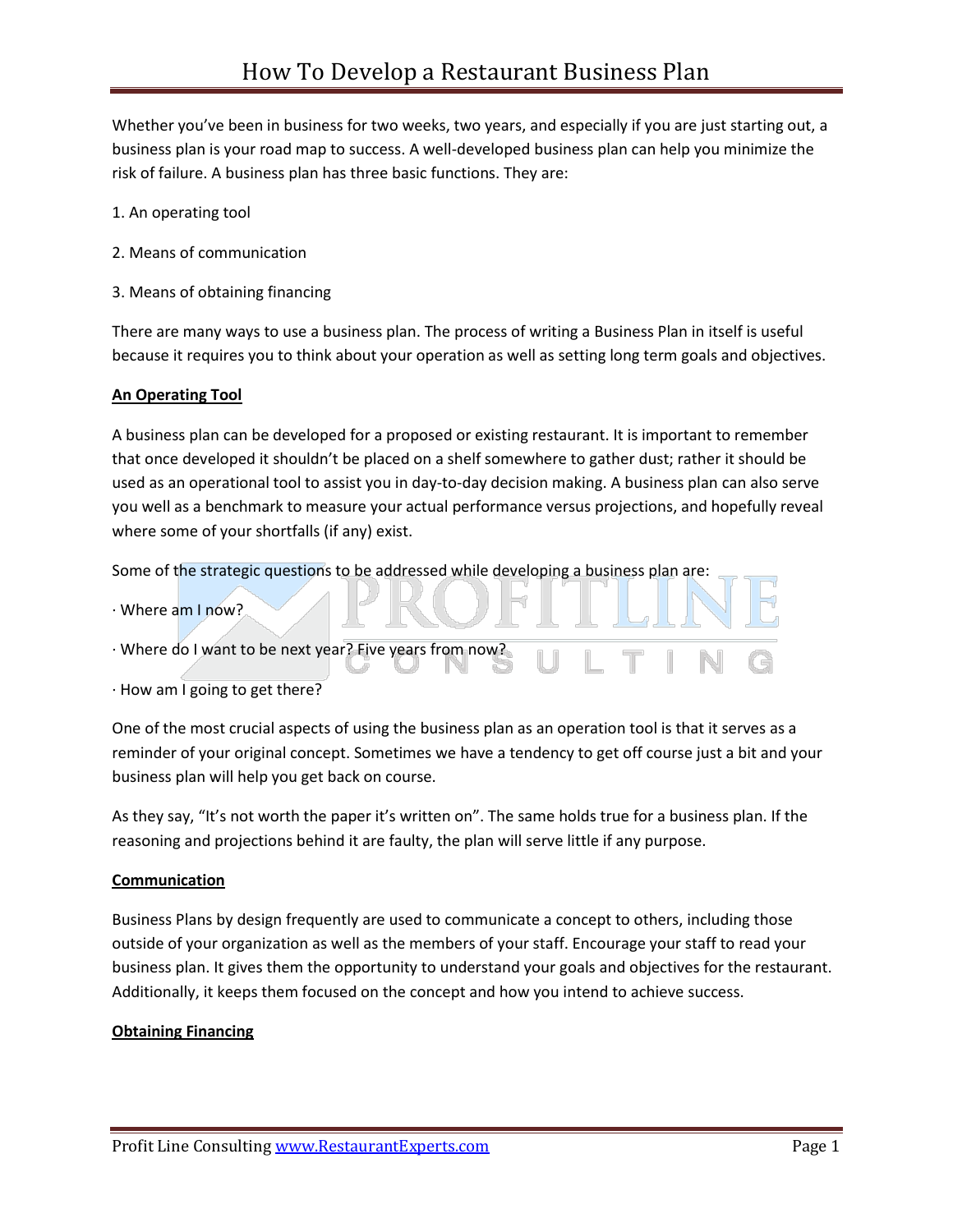A business plan is a must if you intend to obtain outside financing for your venture. Banking institutions and venture capitalists always require a business plan, even if you have an innovative, sure-fire way of making money.

There is no such thing as a perfect business plan. Each operation is unique, and you are the best judge of what should be included in your business plan. Not all of the components we will be discussing will be appropriate for your business plan. You be the judge as to what to include.

Tailor your business plan to fit the audience. Typically the financial information is placed at the end of business plans. However, if you are using yours to obtain financing, I recommend you place it at the beginning since this is what bankers and venture capitalists are most interested in.

When you begin writing your restaurant's business plan, it is important to remember that this is, in a sense, your restaurant's resume. The business plan should reflect your restaurant's unique qualities.

There are many different opinions regarding the order of each category. But for the most part, the following is usually included in the business plan:

- · Cover sheet
- · Executive summary
- · Statement of purpose
- · Description of the restaurant concept and organization
- · Market analysis and marketing strategy
- · Description of the operation
- · Financial data
- · Supporting documentation (appendices)

Also, do not overlook the importance of the cover sheet. Most people will base their initial impression of your operation from the cover sheet.

Usually included on the cover sheet is the following:

- · Name of restaurant
- · Logo or trade mark
- · Current or proposed address of the restaurant
- · Restaurant's telephone number
- · Your name/name of associates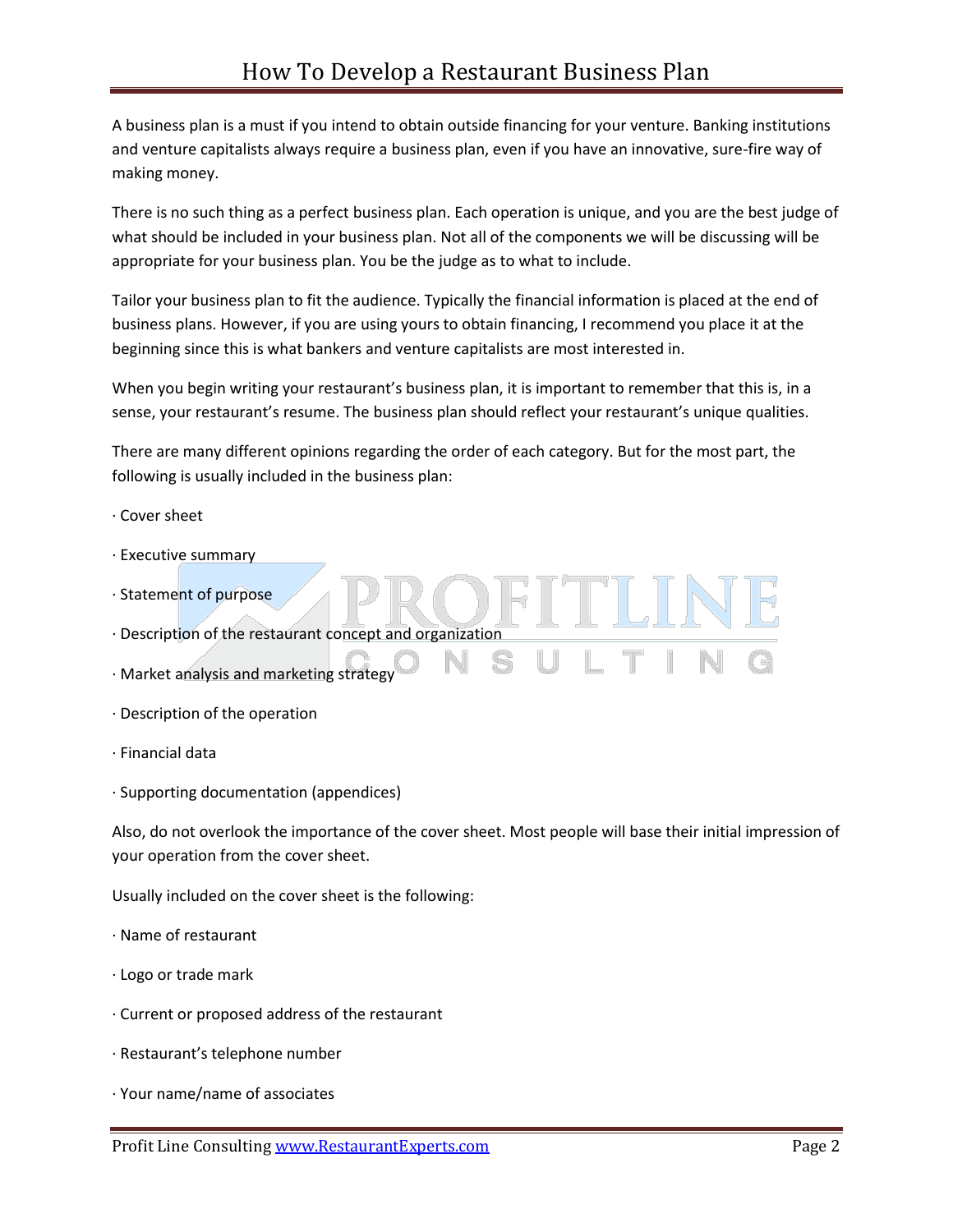- · Name of company
- · Address and telephone number where you and your associate (s) can be reached.
- · Statement identifying the document as a business plan

### **Executive Summary**

Despite all the time and money you invest in writing a business plan, the reality is that your audience will most likely review the executive summary first to determine whether any potential exists for your plan and whether your plan deserves further attention.

Keep the executive summary brief; one or two pages are fine. The executive summary summarizes the entire business plan. Although it is placed first in the business plan, it is the last section completed. Begin by stating the purpose of the business plan. Whether it be to attract investors, seek financing, or to bring in partners.

### **Statement of Purpose**

A statement of purpose at the beginning of the business plan is recommended for those of you who are planning to use the plan to obtain financing from an outside source. The statement of purpose must identify the following:

· Who is asking for the money

· What the business structure is (sole proprietor, partnership, public or private)

- · How much money is required
- · What the money is needed for (how will the funds be used)
- · How the funds will benefit the business (increase competitiveness, efficiency, etc.)
- · Why the loan or investment makes sense
- · How the funds will be repaid

#### **Description of the Organization**

Type of Organization

This section of the business plan is where you indicate whether or not you are a sole proprietorship, partnership, or a public or private corporation. If you have already stated the type of organization you are in the statement of purpose it is not necessary to do so again.

Description of the Management Team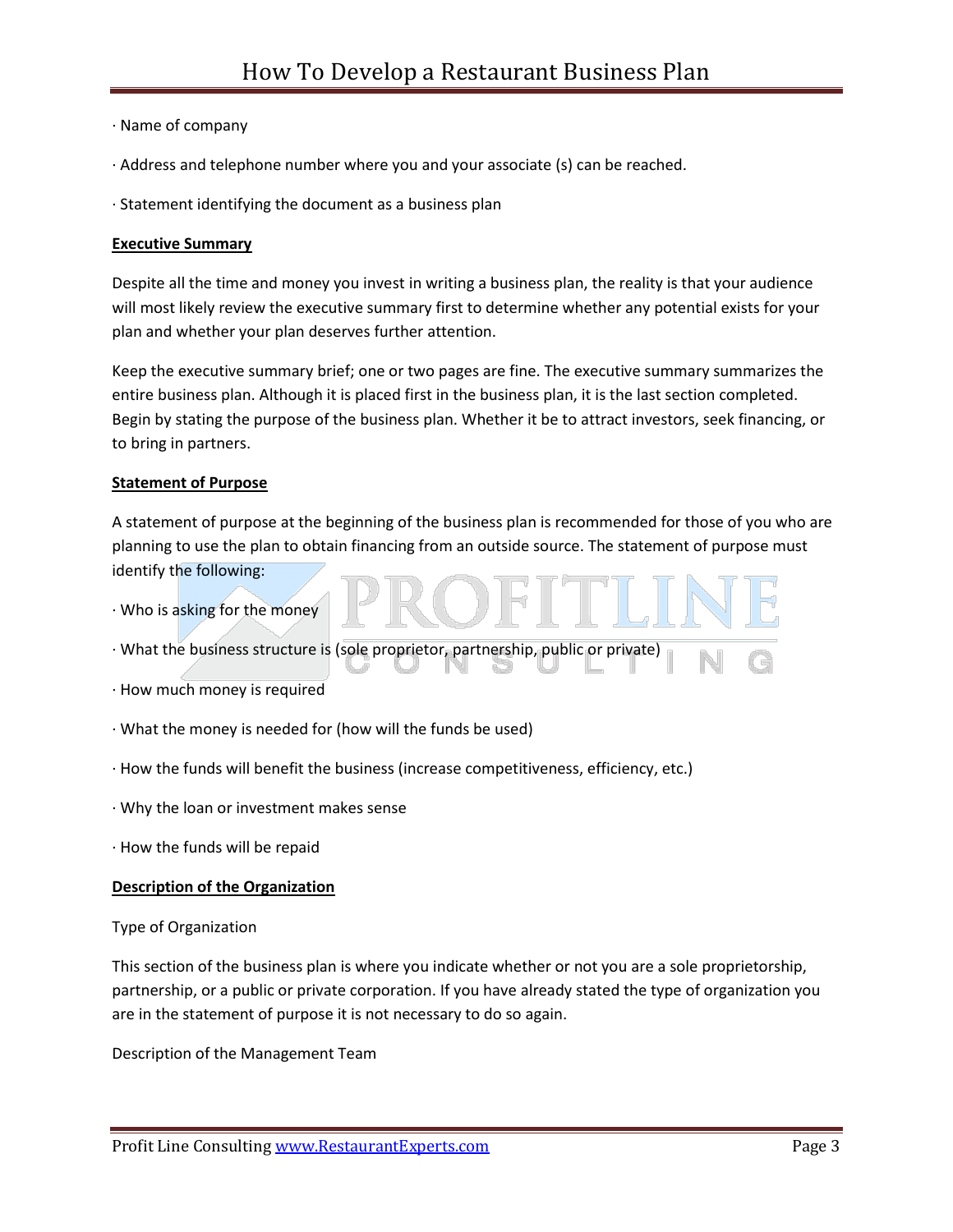This section is where you give a synopsis of the education and experience of the management team and what they will bring to the organization in order for it to succeed. Include all types of restaurant experience your management team has and how they intend to put that experience to use.

Description of the Restaurant Concept (Mission Statement)

A mission statement can also be thought of as a description of the positioning of the restaurant. In other words, how will consumers perceive your restaurant relative to other establishments? Writing a mission statement will force you to clearly define your concept clearly by answering the following questions:

- · What business am I in?
- · What makes my restaurant unique?
- · Who is my competition?
- · Who are the restaurant's constituents?
- · How will the operation improve and how you plan on positioning yourself.

## **Competitive Differentiation (What makes my restaurant unique)**

Defining what makes your restaurant different or special in the eyes of the customer is a way to differentiate yourself from the competition. Why should customers patronize your restaurant rather than the competition? What makes you so special? You must name the benefits you provide that consumers consider to be important. G

## Competition (Who is my competition?)

Describe your competition. If your answer is "every restaurant in town," you need to go back and establish what benefits you offer in order to determine your competition.

Strategy for Growth and Development (How will the operation improve and develop over the longterm?)

This is where you get to dream your wildest dreams. Assuming everything went your way, where would you like to be in the next five years? Do you want to establish a chain? Perhaps franchise your concept? Once you have established a goal, what do you think you have to do to achieve that goal? Would your sales have to increase 25 percent every year for the next five years? If so, how do you plan to attain that growth?

Now that your mission statement is complete you should be able to convey your concept to others so that they have a crystal-clear image of your operation. People who read your description should know exactly what it would be like to dine in your restaurant.

Contrary to what many of us have been told, marketing is not sales. Marketing is simply understanding your customers and fulfilling their needs. When you write this section of your business plan, you need to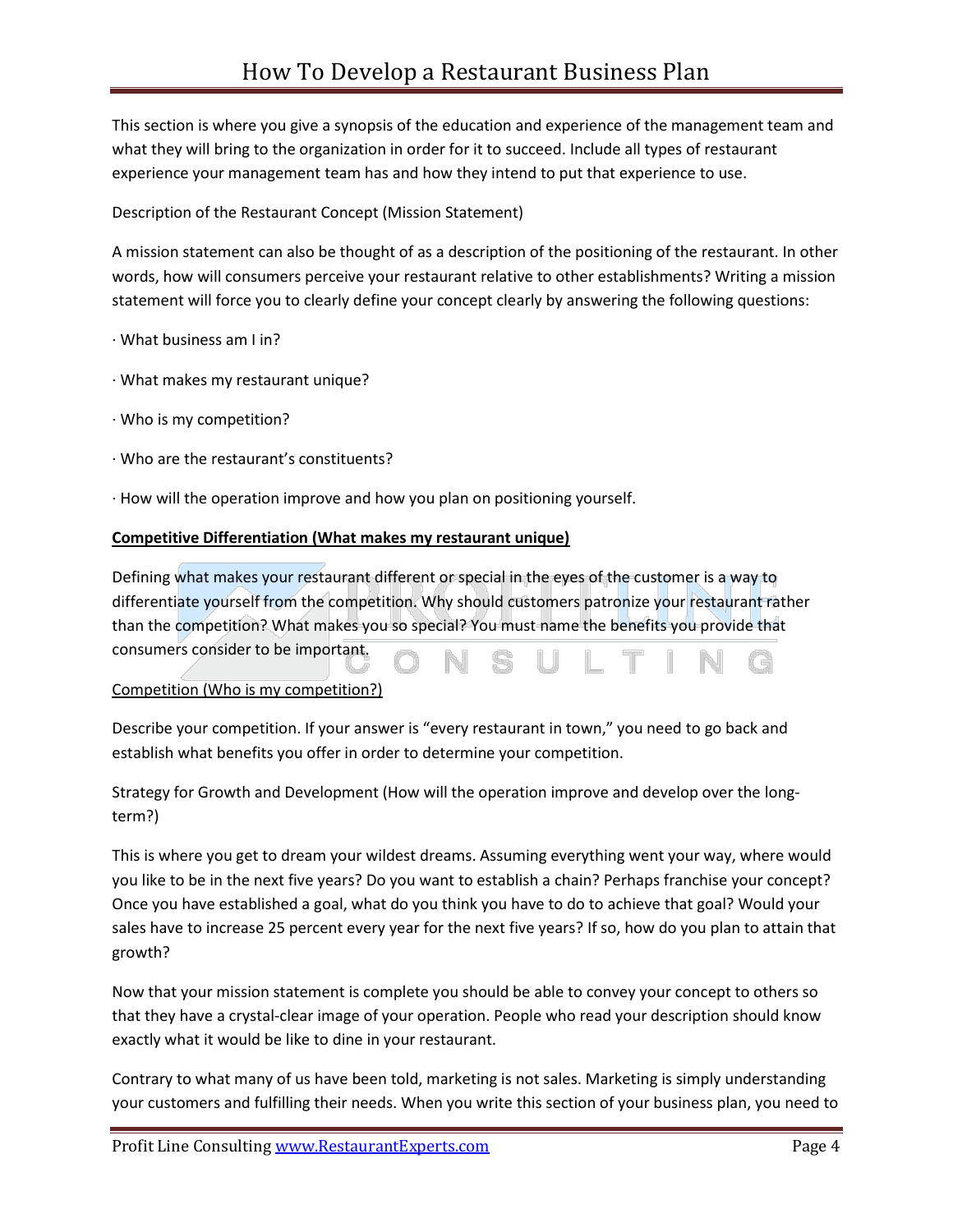look at your operation through the eyes of your customers. You need to grasp an accurate sense of how your customers see you. Once you analyze your market you will have a better understanding of the feasibility for your operation to succeed. And developing a marketing strategy based on your mission statement will force you to outline your plan to make your restaurant successful.

In order to fully understand whom your customers are you will need to conduct research. The National Restaurant Association publishes many reports that can assist you.

# **Target Market**

This section details the nature, size, and scope of the market segment that you wish to target. Basically, a market segment is a group that can be distinguished from other groups on the basis of a characteristic, such as demographics, attitudes, behavior, etc. The definition of your target market should be specific enough to exclude those you do not wish to communicate with.

Chances are that you will want to target more than one segment. For example, will you target different segments for different meal periods? Regardless of the number of segments, be sure to identify and describe each one.

. . .

. .

# **Description of the Target Market**

The following are some variables that your target market can be described in terms of: a se

| <b>Demographics</b>                  |  |         |  |  |   |
|--------------------------------------|--|---------|--|--|---|
| · Age                                |  | NSULTIN |  |  | G |
| $\cdot$ Income                       |  |         |  |  |   |
| · Education                          |  |         |  |  |   |
| • Marital Status                     |  |         |  |  |   |
| • Size of household                  |  |         |  |  |   |
| • Race or ethnic group               |  |         |  |  |   |
| Psychographics                       |  |         |  |  |   |
| • Trendsetters or followers          |  |         |  |  |   |
| • Introverts or extroverts           |  |         |  |  |   |
| · Value-conscious or price-conscious |  |         |  |  |   |

**Lifestyle**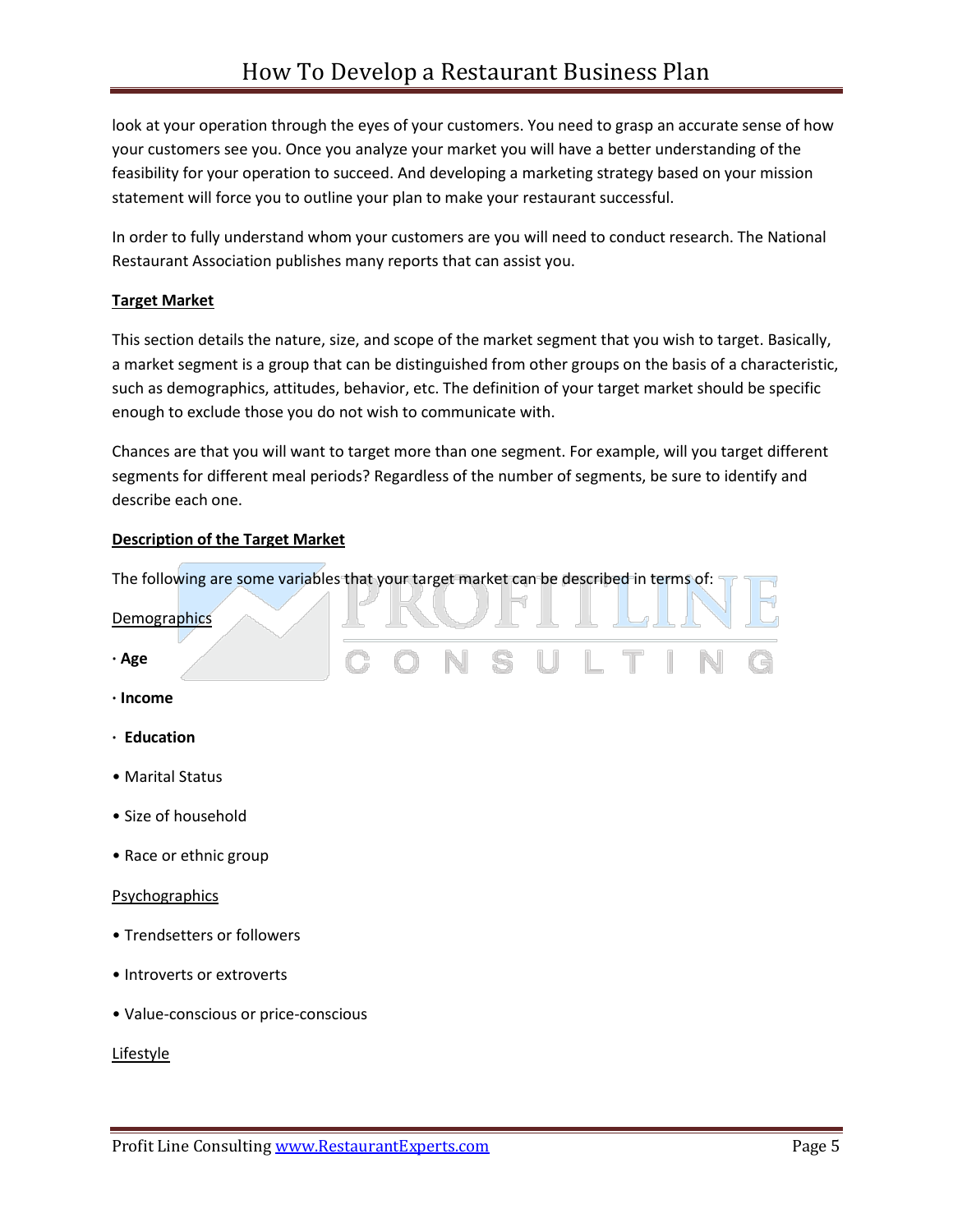- Single (never married)
- Single parent
- Married (no children)
- Married, children under 18
- Empty nesters (married, children no longer living at home)
- Widowed

### **Geography**

• Does your market live, work or play in a definable geographic area?

• Description and scope of area

Again, do not feel constrained by the variables listed. Define your target market using any other characteristics, which you believe are relevant, such as hobbies, movie attendance, etc.

### Market Potential

The market potential provides an indication of the size of the market, the rate and direction of its growth, and how much of the market you expect to capture.

Is the market you have identified large enough to provide you with an adequate customer base now and in the future?

Now look at the market's growth potential. There are four stages which all products, services, organizations, and industries go through; introduction, growth, maturity, and decline. Your marketing strategy will depend, to a certain extent, on the stage of the life cycle that your market is in.

For example, in the introduction stage, competition should be minimal and efforts should be focused on obtaining a loyal customer base and defending yourself from impending increases in the number of competitors, which marks the next stage of the cycle, the growth stage. In the growth stage, competitors flood the market to get a piece of the increasing sales. This is the time when having a unique benefit, which is not easy for competitors to copy will allow you to differentiate your restaurant from the competition. During the maturity stage, the market reaches its saturation point and sales stagnate.

Sliding sales marks the stage of decline, and this is the period when a large number of restaurants cease operations.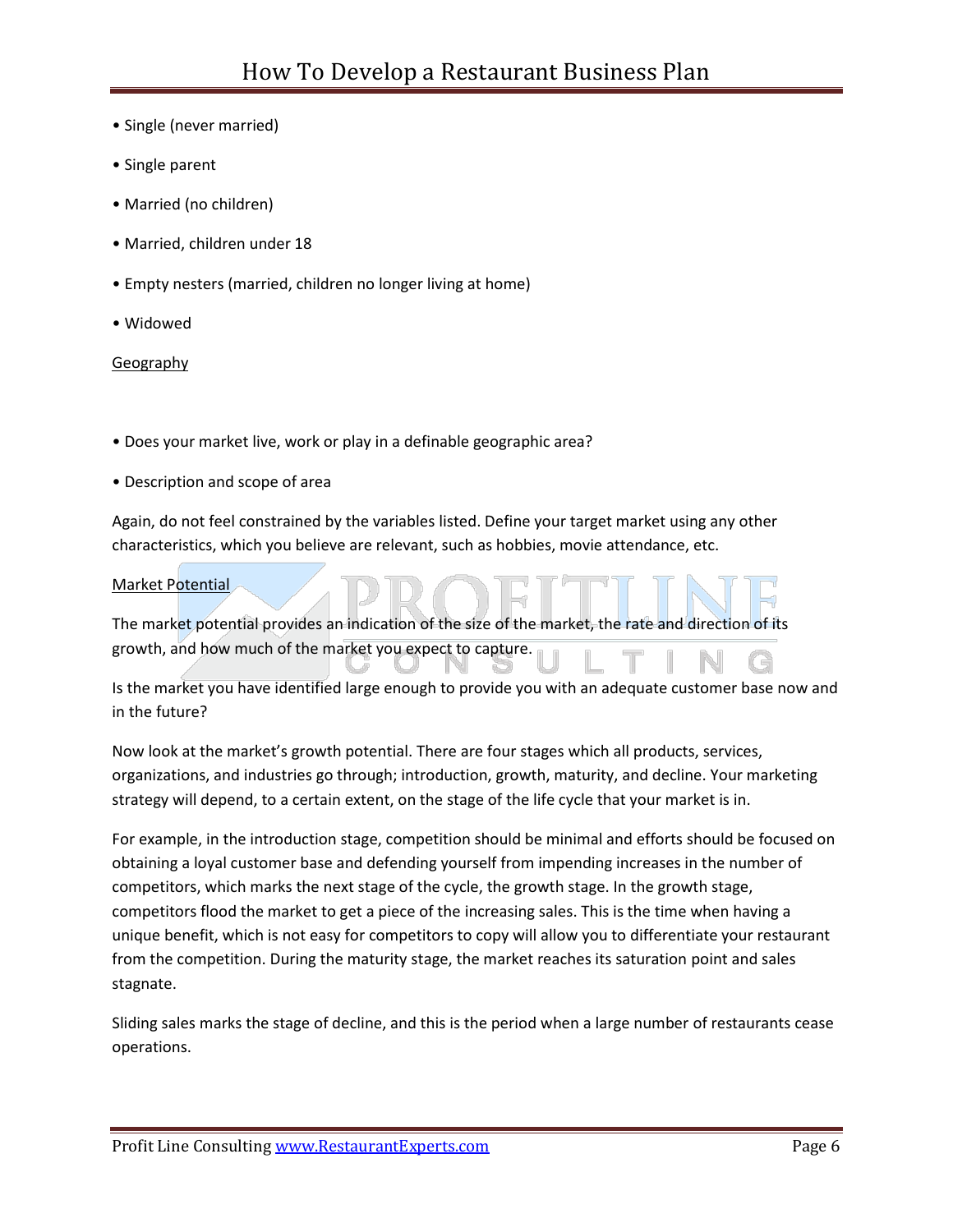# Market Share

This section consists of answering the following questions:

- What share of the market do you expect to capture. Explain reasoning.
- Do you expect your share to increase, stay the same, or decrease over time? Why?

• If competitors enter the market in the near future, how will that affect you and what course of action will you take?

Remember to balance your optimism against reality. If your market is extremely competitive, don't expect to gain a 25 percent share during the first three months of operation.

## Pricing Strategy

Most restaurants base their pricing on what they believe the market will bear. Others simple choose prices that will provide a reasonable food cost percentage. In the development of your business plan it is important to remember that choosing a pricing structure is a strategic decision. It needs to be consistent with your mission statement and your objectives.

If your atmosphere says "casual dining" your pricing structure must reflect that. If not, you're likely to confuse and alienate your potential customers.

## Location Analysis

Location, location, and location. We have heard this real estate adage before. But no where is it more important then when selecting a location for your restaurant.

A location analysis typically includes a description of the area, traffic counts, and accessibility. You should begin by providing a description of the area.

- Specific (address, between what streets, famous landmarks nearby?)
- Type of district (business, residential, campus. etc.)
- Future of area (proposed developments in the area and their effect)
- Safety (general reputation of area, lighting)

## Commercial/Residential Profile

This section of the business plan should include the demographics of workers and residents in your local trading area. I recommend you include a ring study which includes a one, two, and three-ring demographic survey.

As with your target market, describe the size and scope of residents or commercial establishments in your area in terms of demographic and lifestyle variables such as: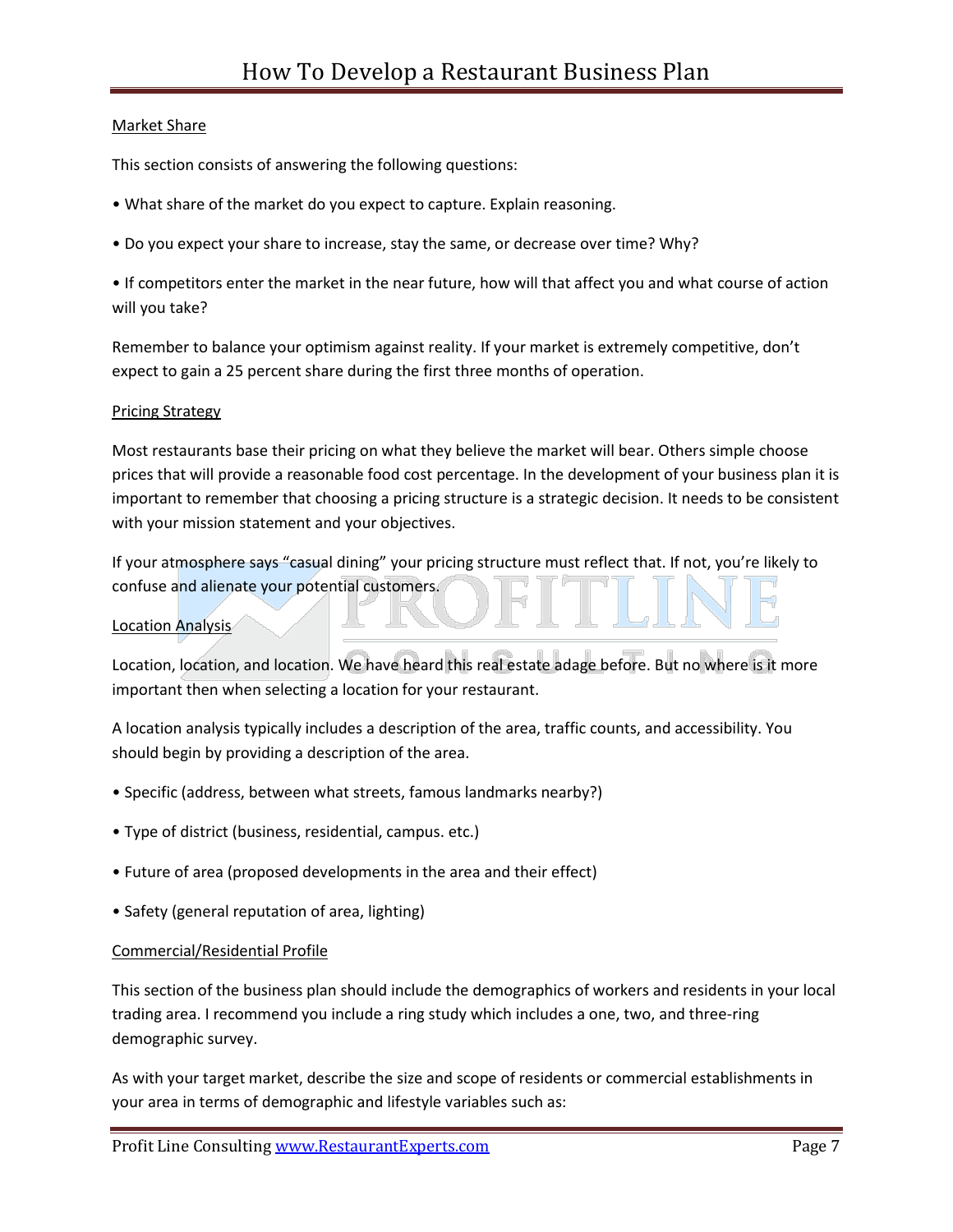- Age
- Income/occupation
- Lifestyle
- Ethnic composition

# Traffic

The number of people who pass your establishment every day may mean the difference between profitability and bankruptcy. Whether on foot or in some type of vehicle, higher traffic means greater visibility and the potential to attract walk-ins.

The easiest way to gather this information is to do an actual count. Count the number of people that pass by your potential site during your hours of operation. You may also be able to get vehicular counts from the department of transportation.

# Competitive Analysis

The competitive analysis section of the business plan consists of a brief one to two paragraph description of each of your competitors. First, you need to determine who your restaurant will actually be competing against. Think again in terms of how your restaurant is positioned and the benefits that you provide. You need to determine the following:

• Number of competitors – Indicate the number of other restaurants that you expect to compete against, plus the number of competitors that may enter your market within the next year.

• Location of competition – This is straightforward; include a general description of the location of your competitors.

• Competitors' sales and market share – While it is unlikely that any competitors will provide you with this information, there are a few methods you can use to estimate both their sales and the market share that they've captured. For instance, observing your competition for several days can provide you with a rough estimate of their number of covers per meal period or day, which can be used as a basis for calculating their sales.

## Advertising and Promotional Campaign

This section of your business plan is a description of the advertising and promotion that you plan to implement. To maximize the effectiveness of your campaign, you must identify your objectives, your target market, and the techniques that ensures you will reach that market.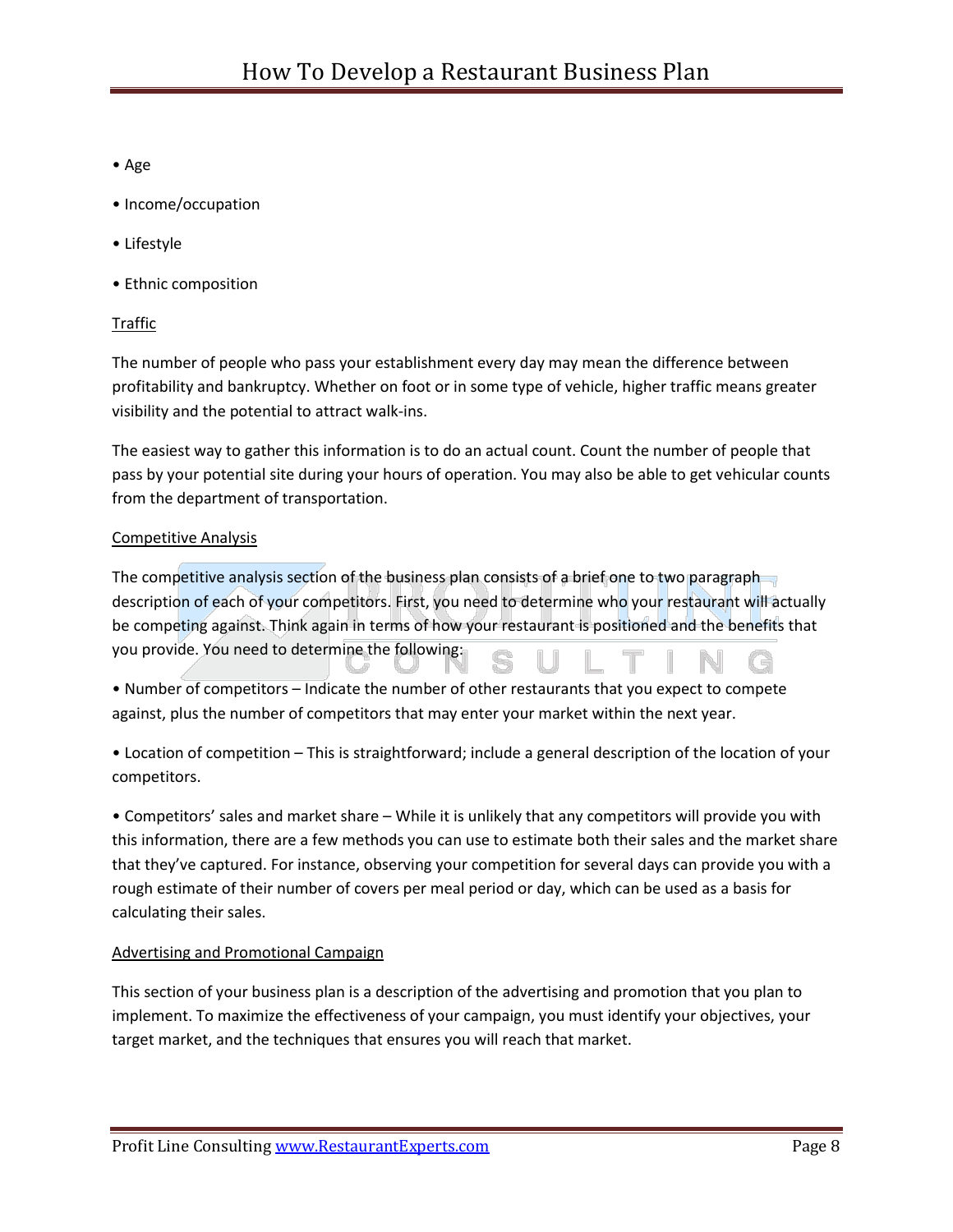The following objectives are frequently used as the basis for restaurant advertising and promotions:

- Build awareness
- Encourage trial
- Differentiate your operation from the competition
- Serve as a reminder
- Build and maintain image
- Contribute to word of mouth
- Blunt competitive strategy

Once you know what you wish to accomplish, you must decide on the best way to meet your objectives. These are some of the techniques frequently used:

**LOFITLINE** 

TIN

- Price/quality promotions
- Coupons
- Future discounts (bounce backs)
- Refunds
- Premiums
- Prize promotion

Include a timetable of when your advertising and promotional campaign will take place and the cost in both dollars and as a percentage of sales.

#### **Operations**

This section provides the reader of the business plan with a clear picture of how your operation will function on a day-to-day basis.

Human Resources – This section informs the reader who oversees which elements of the operation. An organizational chart as well as staffing needs should be included.

Physical Description of the Operation – The physical description of your operation should include a schematic of both the front and back of the house and a narrative of the flow of operations. The reader should have a clear understanding of the entire process of your restaurants dining experience.

#### Other Information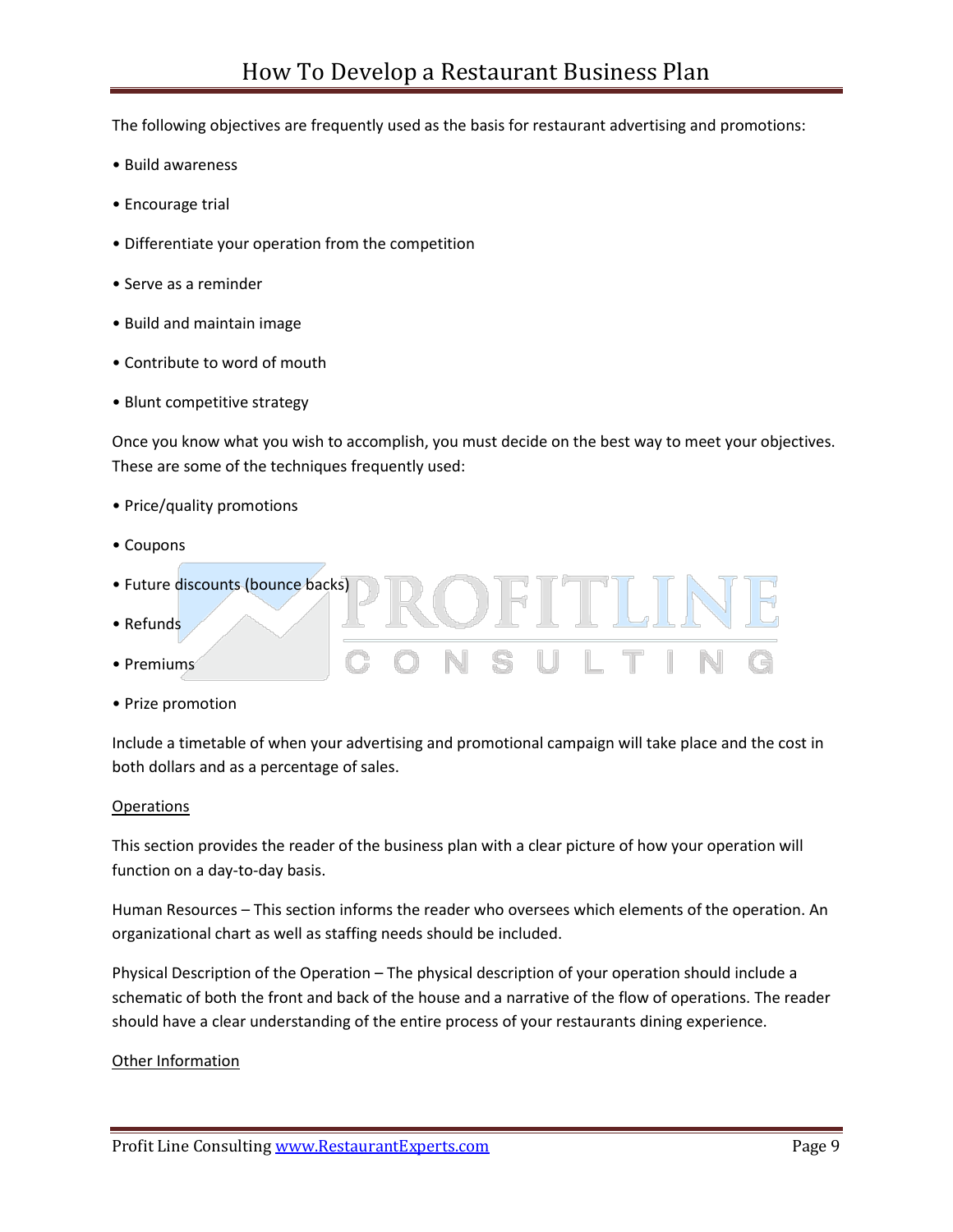You may wish to include other information not previously discussed which has a bearing on your operation, such as a growth schedule, financing schedule, or a schedule of return on investment.

# Financial Data

If you are writing a business plan for the purpose of obtaining financing, the financial section is the heart of the matter. I strongly recommend that you have an accountant or other professional assist you with the financials.

The required documents include:

- · Sales projections
- · Balance sheets
- · Statement of income and retained earnings
- · Cash flow statement
- · Tax returns (for existing restaurants)

For any other questions regarding the development of a business plan, call Ron Santibanez at 899-903- 5875.OFITLI